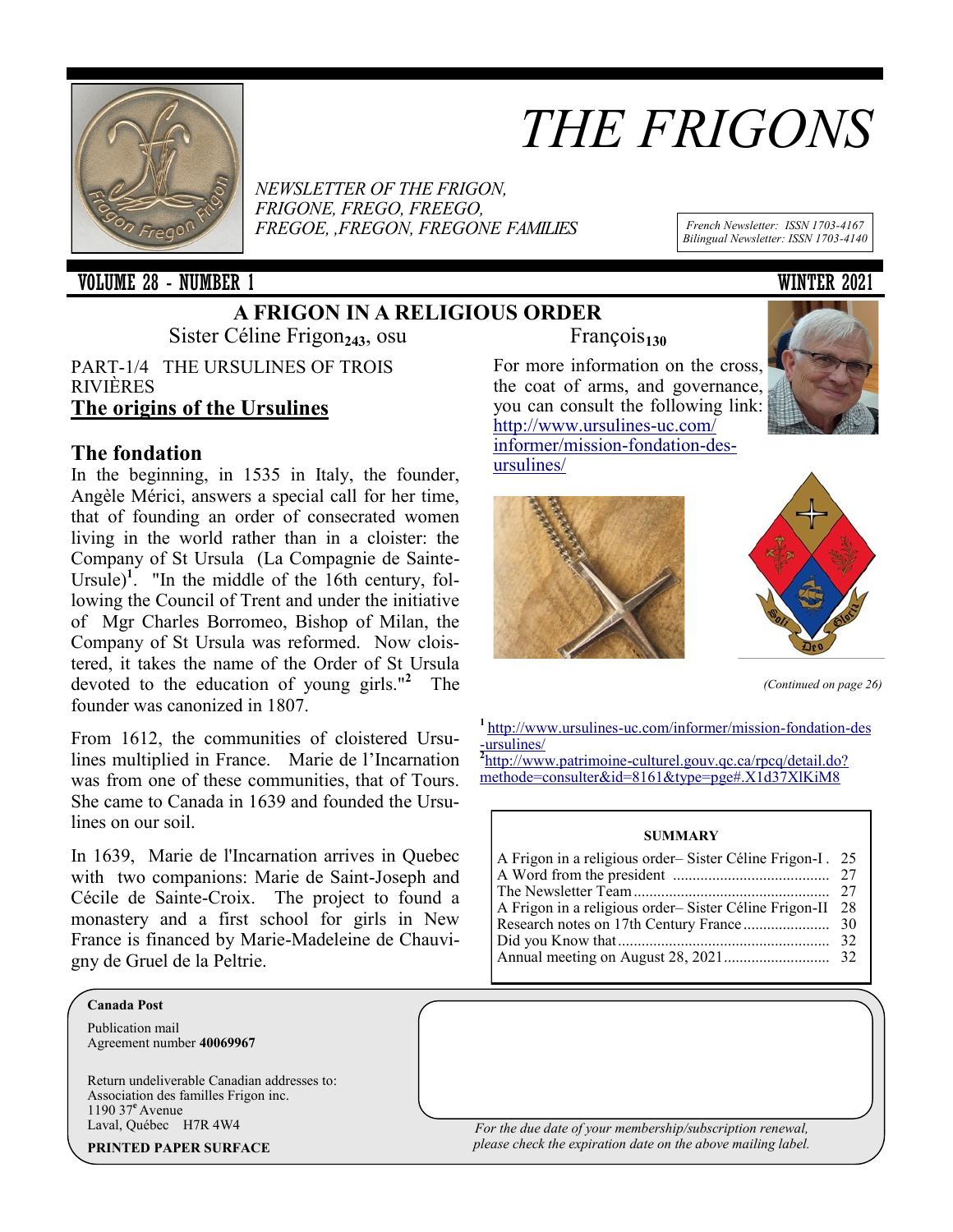### **A FRIGON IN A RELIGIOUS ORDER**

Sœur Céline Frigon<sub>243</sub>, osu François<sub>130</sub>

#### *(Continued from page 25)*

### THE URSULINES OF TROIS-RIVIÈRES

#### **ORIGINS**

"Towards the end of the 17th century, the small village of Trois-Rivières, with a population of just over twenty families, asks for educational and hospital services. Mgr Jean-Baptiste de La Croix de Chevriès de Saint-Vallier, second bishop of Quebec, contacts the Ursulines**<sup>3</sup>** . The Ursulines of Quebec will send five nuns to initate this project in October 1697: Sister Marie-de-Jésus [Drouet], Sister Marie-des-Anges [Lemaire], Sister Marie-de-la-Conception [Amiot] and Sister Michel-de-Sainte-Thérèse [Anceau] were selected by the Quebec community. Years later, in 1731, the community of Trois-Rivières acquires its autonomy**<sup>4</sup>** with the first superior elected in Trois-Rivières, Soeur du Sacré-Cœur [Trottier].



Ursuline Monastery, Trois-Rivières, around1701. Engraving by an Ursuline. (Archives | Pôle culturel du Monastère des Ursulines, cote : III-C-02-9005-112).

In addition to teaching young French and Abenaki girls, the Ursulines of Trois-Rivières are responsible for caring for the sick. The Hôtel-Dieu des Ursulines closes its doors in April 1886, when the Sisters of Providence (in Trois-Rivières since 1864) take over with the St. Joseph's Hospital. After more than 180 years of work in health services, they return to their main mission, education.

#### **FIRE**

In 1752 and 1806, the monastery and boarding school as well as the Hôtel-Dieu were completely destroyed by fire, including all documents, and

leaving only the stone walls in place. After each fire, buildings are rebuilt, higher and wider, using the remaining walls. In June 1908, a large fire destroys most of the city and its historic area. Fortunately, the Ursulines are spared along with a whole stretch of Notre-Dame Street (Ursulines Street). It was declared a historic area in 1956 by Mayor Laurent Paradis.

#### **Important events**

During its first two centuries, Trois-Rivières went through important, sometimes painful events. Apart from the fires we have described, there were the Conquest war of 1759 and the American invasion in 1778 which filled the hospital with wounded soldiers from both Canada and the United States.



Ursuline Monastery Photo : L. Grenier, 1886. (Archives | Pôle culturel du Monastère des Ursulines, cote : III-C-02- 9005-005).

"After sending missionaries to Louisiana and Montana (1822-1897), Trois-Rivières founded the missions of Waterville in 1888, Augusta in 1897 and Skowhegan in 1898. In Canada, and more precisely in the Trois-Rivières area, monasteries and schools multiplied: in Grand-Mère in 1900, in Shawinigan in 1908 and in 1939 in Trois-Rivières, the Monastère du Christ-Roi (monastery of Christ the King). In 1961, with the foundation of Aucayo in Peru, the Ursulines of Trois-Rivières once again crossed the borders of Canada**<sup>5</sup>** ».

Following the Second Vatican Council in November 1966, the Ursulines are no longer cloistered.

*(Continued on page 28)*

**<sup>3</sup>** [https://www.erudit.org/fr/revues/cd/2009](https://www.erudit.org/fr/revues/cd/2009-n98-cd1044827/6366ac.pdf)-n98-cd1044827/6366ac.pdf **4** http://www.ursulines-[uc.com/media/1288/atr](http://www.ursulines-uc.com/media/1288/atr-fondationursulinetr.pdf)-fondationursulinetr.pdf **5** [https://www.erudit.org/fr/revues/cd/2009](https://www.erudit.org/fr/revues/cd/2009-n98-cd1044827/6366ac.pdf)-n98-cd1044827/6366ac.pdf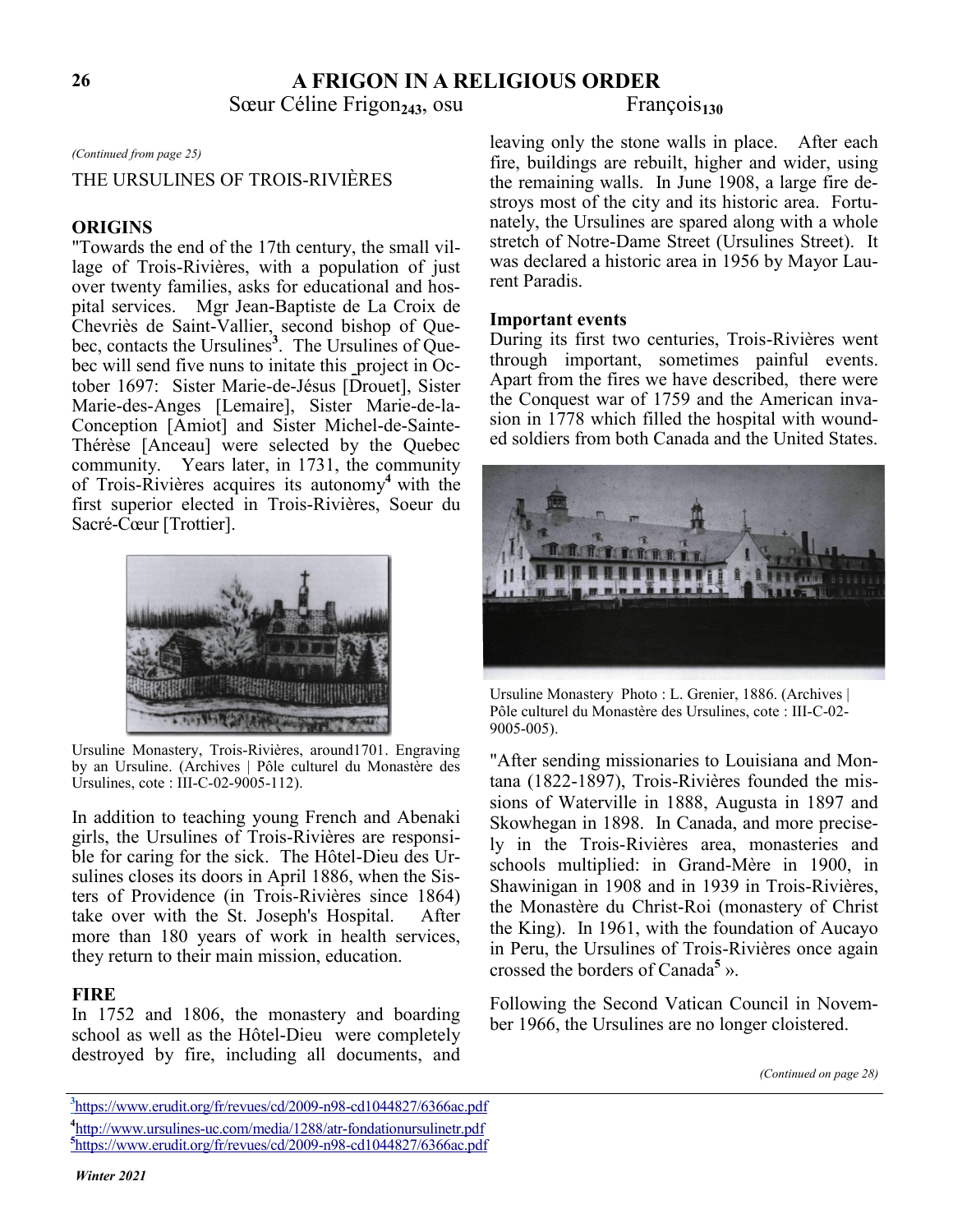#### **A WORD FROM THE PRESIDENT**  Réjeanne Frigon **<sup>177</sup>**



At first, sincere congratulations for the beautiful texts by François<sub>130</sub> and Gerald<sub>116</sub> published in this issue. Even in times of pandemic, you know how to capture our interest. Members will be pleased to know that, in addition to

the writers of the newsletter that I have just praised, other members of the Board have not been out of work. I'm talking about Francine<sub>256</sub> who is following up on our finances and working on the project of the August 28, 2021 meeting, Jean-René<sub>011</sub>, Pierre<sub>004</sub>, Claude<sub>254</sub>, Odette<sub>299</sub>, Lucie<sub>056</sub>, and the en-

**Imagine for a moment that you were born in 1900!**

When you're 14, the First World War starts and it ends when you're 18, having caused 22 million deaths.

Soon after, a global pandemic, the Spanish flu, kills 50 million people. You come out alive and unscathed, you're 20 years old.

Then at 29, you survive the global economic crisis that began with the collapse of the New York Stock Exchange, causing inflation, unemployment and famine.

You're 33, the Nazis come to power.

You're 39 when World War II starts and it ends when you're 45. During the Holocaust, 6 million Jews died. There will be more than 60 million deaths in total.

When you're 52, the Korean War starts.

When you're 64, the Vietnam War starts and ends when you're 75.

A child born in 1985 thinks his grandparents have no idea how difficult life is, but they have survived tire team of the much-loved bulletin.

The text on Sister Céline Frigon, o.s.u., makes us understand that it is important not to dwelve in the past but to live in the present intensely with joy and openness to others." In this spirit, I would like to add a text from an unknown author that leads to a reflection in this period of pandemic.

Let's keep the joy of life.

several wars and disasters.

A child born in 1995 and now 25 years old, thinks it's the end of the world when his Amazon package takes more than three days to arrive or when he doesn't get more than 15 'likes' for his photo posted on Facebook or Instagram ...

In 2020, many of us are living comfortably, have access to several sources of home entertainment, and can, thanks to government aid, survive a new pandemic peacefully.

But people complain because they have to stay confined to their homes for several weeks. Yet they have electricity, telephone, food, hot water and a roof over their heads.

None of this existed in the past. But humanity has survived much more serious circumstances and has never lost the joy of living.

And for days, we complain because we have to wear masks to enter supermarkets, shop, take public transport ...

Perhaps it is time to be less selfish and stop complaining.

"Unknown Author"

*Legal deposit - 1st bulletin 2021 Bibliothèque et archives nationale du Québec*

**THE NEWSLETTER TEAM** *secretaire.frigon.org@gmail.com*

 *Legal deposit - 1st bulletin 2021 Library and Archives Canada*

*In charge of the Newsletter and composition*

• François Frigon**<sup>130</sup>**

*Edition and revision of the French texts*

- Gérald Frigon<sub>116</sub>
- François Frigon<sub>130</sub>

*Edition, translation and revision of the English texts*

- Claire Renaud-Frigon**<sup>279</sup>**
	- **Assisted par:**
	- Jacques Frigon<sub>104</sub>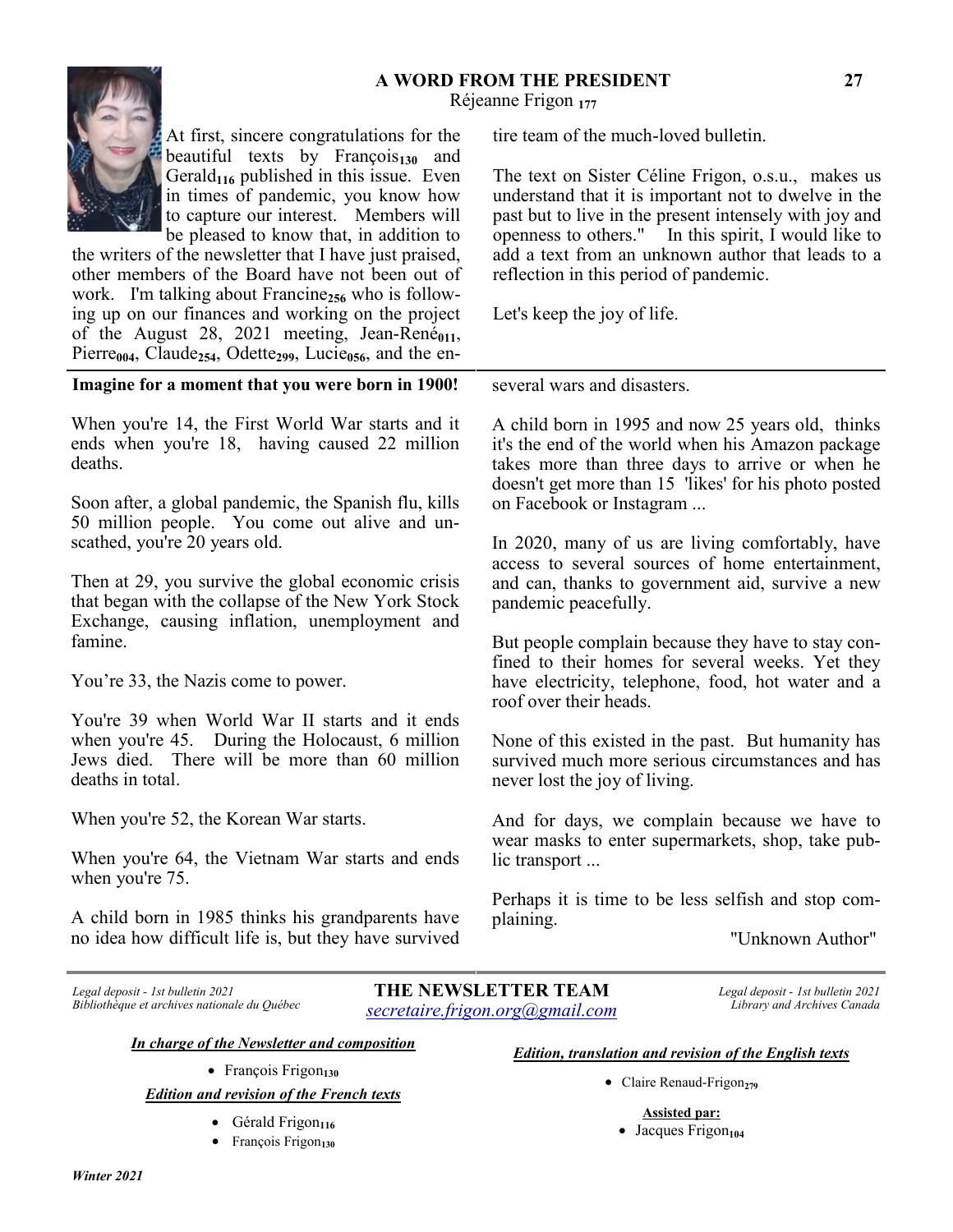### **A FRIGON IN A RELIGIOUS ORDER**

Sœur Céline Frigon<sub>243</sub>, osu François<sub>130</sub>

**List of Frigon sisters since the foundation of the order in 1697**

- $\Rightarrow$  Madeleine FRIGON (Saint-Joachim) Profession May 12, 1736 Birth 1711-08-14 in Batiscan Death April 1789 in Trois-Rivières
- $\Rightarrow$  Eméria FRIGON (Marie-des-Neiges) Profession September 2d, 1918 Birth 1895-02-27, Louiseville, Comté de Maskinongé Death April 25, 1939 in Trois-Rivières
- ⇒ Clercy FRIGON (Sainte-Colombe)

*(Continued from page 26)* Birth 1902-10-17, Louiseville, Comté de Maskinongé Death 1981-03-29, Trois-Rivières

> $\Rightarrow$  Florence FRIGON (Saint-Charles Garnier) Perpetual profession February 16, 1934 Birth 1909-11-28, Louiseville, Comté de Maskinongé Death 2013-07-06, 103 years old, Trois- Rivières

Editor's note: In a future newsletter, we will provide more information on other Frigon sisters in part-4.

### **PART-2/4 THE LIFE OF SISTER CÉLINE FRIGON, osu**

Edidtor's note: We would like to thank the Ursulines of Trois-Rivières for the text on the life of Sister Céline Frigon, osu. and permission to publish the article in the Newsletter of the Association of Frigon Families inc.

#### **Biographical notes on Sister Céline Frigon, osu.**  (Sœur Marie-du-Saint-Esprit)



 1930-2020 Father's name : Georges-Henri Frigon Mother's name : Marguerite-Marie Rivard Date of birth : August 16, 1930 Place of birth : Central Falls, Rhode Island, United States Postulancy : August 14, 1950 Noviciate : February 17, 1951

First profession : February 17, 1953 Perpetual profession : February 17, 1956 Death : May 24, 2020

### **Childhood and Youth**

Sister Céline Frigon, an American citizen, was born on August 16, 1930, in Central Falls, Rhode Island, USA. Her father was Georges-Henri Frigon of St-Prosper, and her mother, Marguerite-Marie Rivard of Sainte-Geneviève-de-Batiscan, in Mauricie. Sister Céline is the sixth in a family of seven children. She has five brothers and one sister.

In his youth, her father had gone to the United States to work in a factory. The 1914-1918 war broke out and her father enroled in the army. At the end of his service, he returned to Canada to marry Marguerite-Marie. Both will move permanently to the United States. Her father owned a furniture store. He sold television sets, which was rare at that time. In the evening, a television set was borrowed for the family and the next day it was brought back for sale. Her mother was the sister of Sister Marie-du-Divin-Coeur (Geneviève Rivard). For several years, Sister Rivard was responsible for the education of postulants and novices at the Ursulines of Trois-Rivières; she was also one of the six foundresses and superior of the mission in Peru.

Since Céline was living in a French-American city, her father wants her to be bilingual. She is therefore enrolled in a private school with the Sisters of Saint Anne. Classes are in French in the morning and in English in the afternoon. Since her parents appreciate music, Celine takes private piano lessons for 4 to 5 years and practises singing at school. Her father particularly encourages her to sing. Her father also teaches her to drive a car, a rare opportunity for a young girl at that time.

Sister Céline did her elementary and high school *(Continued on page 29)*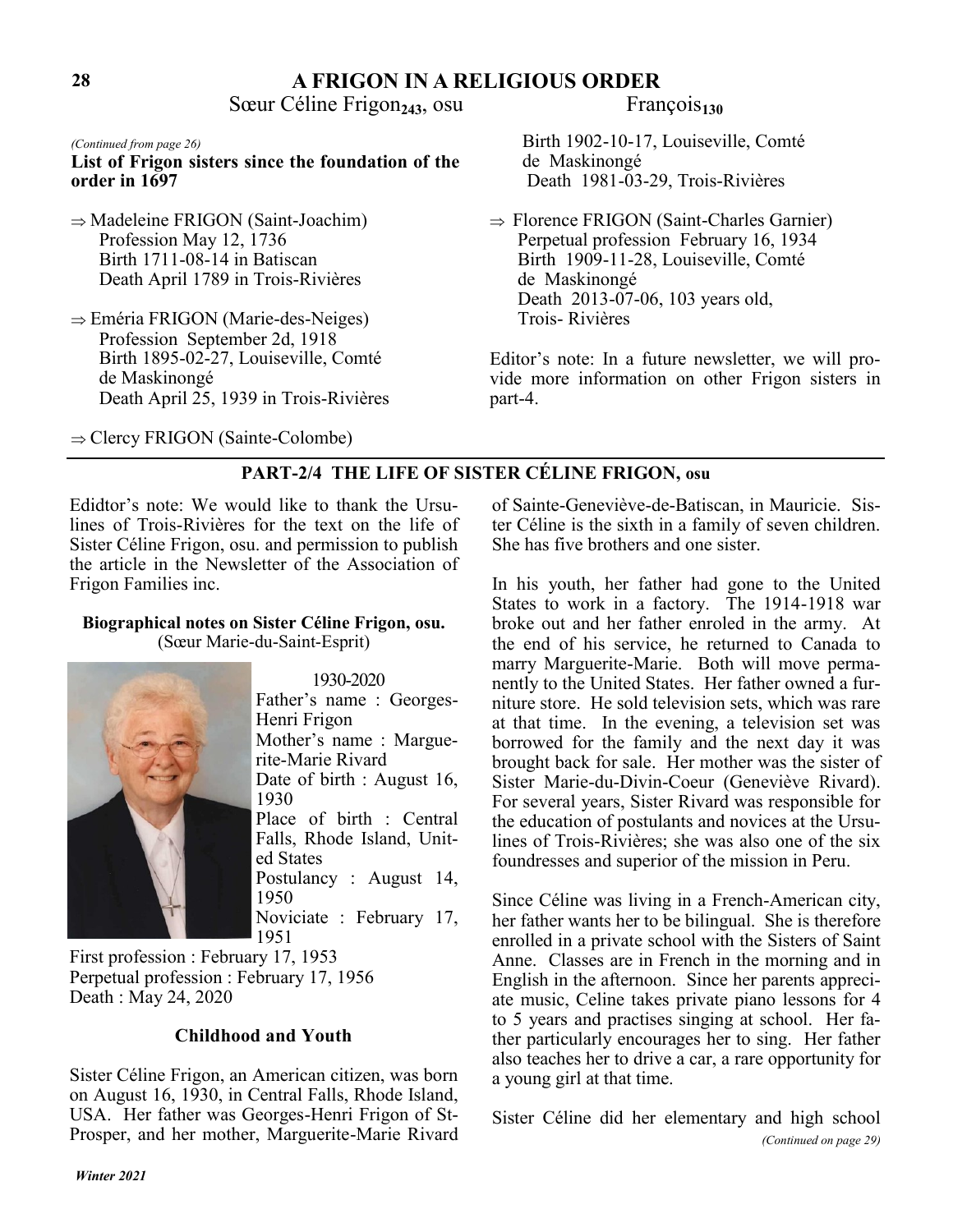studies in the Franco-American parish, Notre-Dame -du-Sacré-Cœur in Central Falls, Rhode Island. She was particularly fond of geography and all things related to travel. After joining the Ursulines, she had the opportunity to travel in France, Italy, the Holy Land and California, not to mention her visits to her family in the U.S.A. Already, she was showing her leadership skills. She was then entrusted with the direction of the Catholic Action Movement for Student Youth in the Diocese of Providence. She is disciplined, deeply involved in everything she undertakes, and action-oriented in order to reach a goal despite obstacles.

### **Entering the Ursulines: Years of Training**

Sister Céline periodically visits her relatives in Quebec with her parents. She has the opportunity to exchange with her aunt, Sister Marie-du-Divin-Coeur, ursuline.

At about the age of 19-20, her decision was made; she would become an Ursuline rather joining the Sisters of Saint Anne, much to their disappointment. On August 14, 1950, accompanied by her parents and her little brother Richard, she entered the Ursulines. Sister Céline put all her heart into this period devoted to religious formation. Her aunt, Sister Geneviève, was in charge of her formation; she did not grant her any particular privilege, she can testify to this.



CÉLINE FRIGON, Classical studies, Notre-Dame Parish, 60 Brown Lane CENTRAL FALLS

For a few years, she taught piano and English in high

schools, in Shawinigan and at the Collège Marie-de -l'Incarnation. Holder of a Master's degree in English Literature from the private American Catholic University in New York, a Bachelor of Arts degree at Laval University and a Bachelor of Secondary Education at the University of Quebec in Trois-

*(Continued from page 28)* Rivières, she is well qualified to successfully carry out her teaching duties. For 7 years, she cumulates the tasks of being in charge of student boarders with that of teaching.

#### **Services in her Community and Mission in Recent Years**

At the community level, her superiors see her as a responsible, loyal and generous woman. She will accept the mission of local superior in different groups whose members will recognize her great availability to others, her sense of organization, her decisiveness and her love of her community. Her joyful humour enhances meetings and is appreciated by her sisters.

From 1977 to 2008, she assumes the huge responsibility of director of maintenance for the Ursuline monastery and the Collège Marie-de-l'Incarnation. She knows how to communicate clearly her expectations and priorities to her team, create a bond of trust with them in order to ensure the efficiency of the work. Such a task presents unforeseen events day after day. Nothing is left to chance; she checks, consults and stimulates. It is a very demanding responsibility but she knows how to manage her stress and deal with multiple expectations.

*For even the Son of Man did not come to be served, but to serve* Marc 10, 45

In 2009, her health was no longer at its best, so she turns the page on her major responsibilities. She retires peacefully and with a great deal of detachment from the positions she held for so many years. She leaves the past to the past and lives the present intensely with joy, openness to others and remains a precious element of community life.

The Ursulines of Trois-Rivières will leave their monastery in July 2019 moving to the nearby Lokia residence. The decrease in their number and especially the advanced age of the group oblige them to do so. At this location, Sister Céline will benefit from services more adapted to her condition. She remains joyful, mischievous, open to all and speaking with enthusiasm of the moment when she will find her loved ones again near the Father. She is not afraid of that moment, but she is unaware that this passage will come sooner than expected.

On May 22, 2020, she is hospitalized at the Centre *(Continued on page 30)*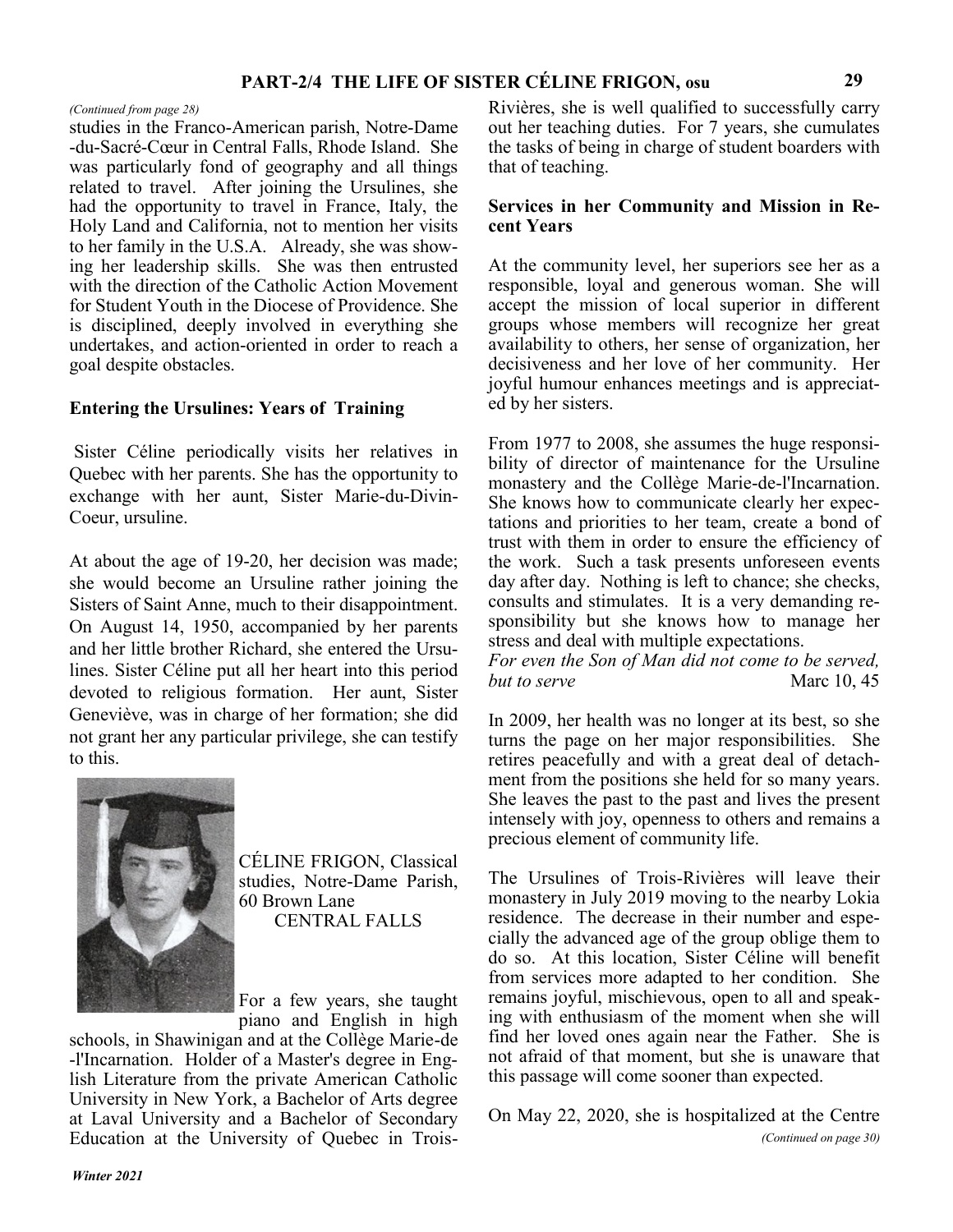Hospitalier Universitaire de Trois-Rivières and tests positive for COVID-19. Two days later, to everyone's surprise, she joins the One who had called her, her Lord, the people she loved, her family, her religious companions and friends.

As the Covid-19 pandemic was at its peak at that time, a joint funeral for Sister Céline and Sister Marguerite-Marie Comtois was celebrated by Father Jean Dubuc in the Chapel of the Ursuline Monastery, Monday, August 4, 2020 at 1:30 p.m. The burial of the ashes followed at the community cemetery.

The Canada-U.S. border having been closed since March, her brother Richard and his wife were unable to travel to Trois-Rivières to say a final "goodbye". Health guidelines greatly limited the number of people who could attend the funeral. A Montreal cousin and friends were present. Sister Céline is now resting in peace, invisible but present.

### *(Continued from page 29) Je vais vers toi, mon Seigneur, dans la joie, Je vais vers toi, mon Seigneur et mon Roi.*

(*I am coming to you, my Lord, full of joy)* Hymn from theBreviary

October. 20, 2020**<sup>1</sup>**

*Gisèle Sanschagrin, o.s.u.*

**<sup>1</sup>**Archives | Pôle culturel du monastère des Ursulines, cote: III-C-02-13-1012

**CELEBRATION OF 50 YEARS OF RELIGIOUS LIFE**

Chapel of the Ursulines in Trois-Rivières ,May 25, 2003 with her family. Left, Thérèse Frigon spouse of Norman Bergeron Right, Sister Céline Frigon osu



Sister Céline celebrated her 60th anniversary in religious life with members of her order on February 17, 2013



**RESEARCH NOTES ON 17TH CENTURY FRANCE<sup>1</sup> PART-1** Gérald**<sup>116</sup>**

Over the course of my research, I have accumulated several notes or anecdotes, some of which deserve to be shared with you. Let me remind you that Honoré Chamois, Marie-Claude's father, was at the service of

the Count of Harcourt as early as  $\pm 1642$  and was his first secretary in September 1646. Honoré Chamois died in 1660. Marie-Claude lived in Paris from 1656 to 1670. My research has mainly been directed towards this period.

#### **The Count of Harcourt**

Henri de Lorraine, Count of Harcourt, was a man of war. On May 22, 1640, he besieged Turin with 9,500 men in order to rescue Christine, the sister of King Louis XIII, who was her regent. The Piedmontese, with 3,500 men, had taken the city six months earlier, and they were waiting for the Spaniards to come in reinforcement. The 16,000 men

arrived on May 31st. The French army was caught in the crossfire, but kept in touch with the few hundred soldiers of Christine's personal guard and gradually increased the number of her troops inside the city, finally taking possession of Turin on July 11. On two occasions, on July 23 and 30, the Piedmontese tried to leave the city to join the Spaniards, but without success and were to capitulate on September 16. Defeating at one against two is a highlevel victory for the Count of Harcourt. The Marquis de Leganez told him: "If I were king of France, I would have the head of the Count of Harcourt cut off for having risked a battle against an army stronger than his own." To which, the Count of Harcourt answered: "And if I were king of Spain, I would have had the head of the Marquis of Leganez cut off for being beaten by an army much weaker than his own."

When his neighbour died without an heir in Alsace *(Continued on page 31)*

References :

Histoire de la vie et de l'administration de Colbert, par Pierre Clément, éd. Guillaumin, Paris 1846).

Histoire des français depuis le temps des Gaulois jusqu'à nos jours, par Théophile Lavallée.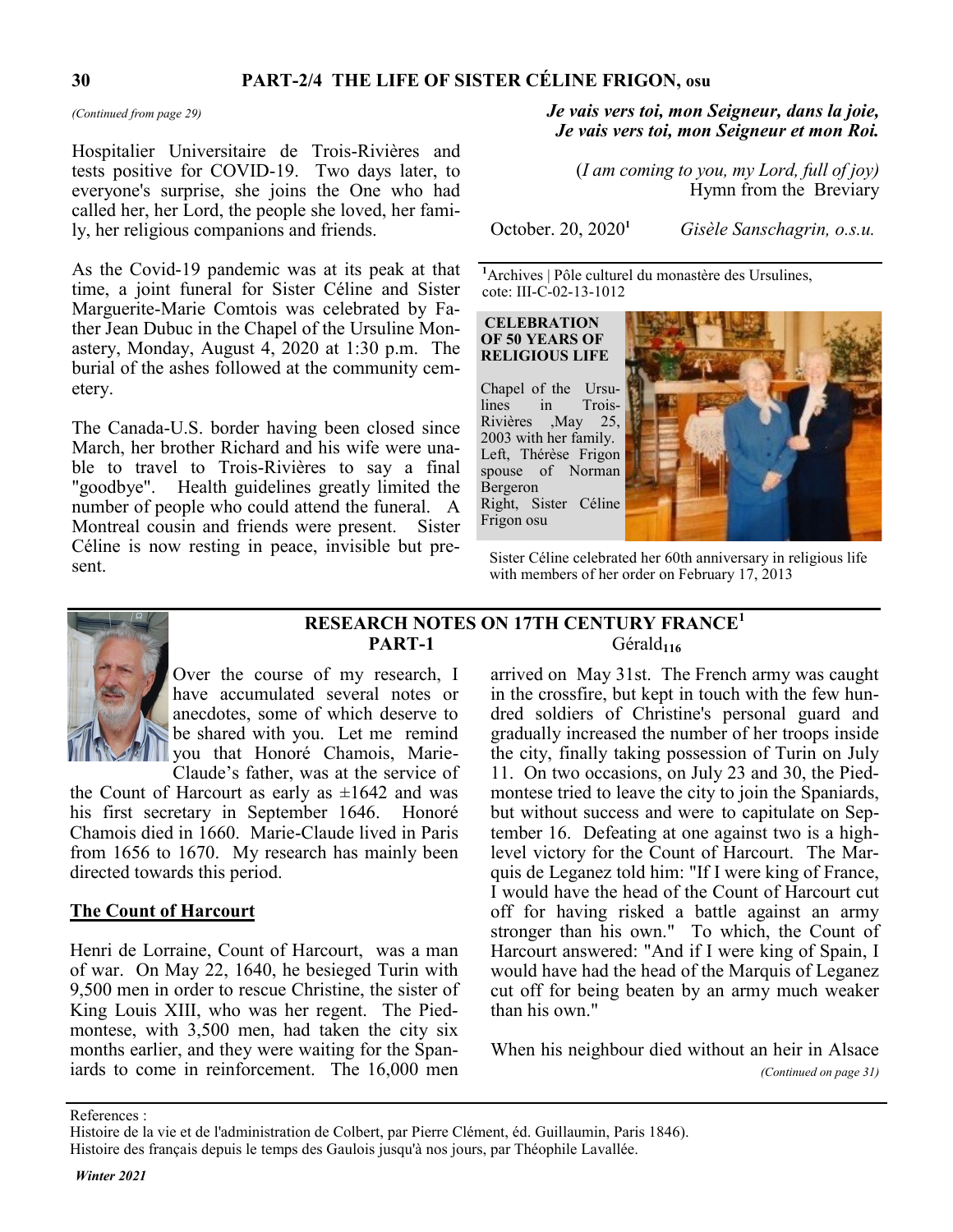#### **RESEARCH NOTES ON 17TH CENTURY FRANCE PART-1** Gérald<sub>116</sub>

in the spring of 1652, Harcourt hoped to expand his Philipsbourg estate. But Mazarin ceded this estate to his niece's future husband. The latter was soon hated by the soldiers of his own guard, for he was draconian. It seems that the commander of the guard wrote to the Count of Harcourt to tell him that he and his men would be devoted to him if he attacked his new neighbour to take the estate. It is known that in August 1652, the Count of Harcourt returned to Philipsbourg with his personal guard. I do not believe that the attack on his neighbour's estate took place, but some have said that the Count of Harcourt had changed his mind and joined the Fronde, which could have been explained if the attack had taken place. Indeed, had it been the case, he would not have received a pension bonus of 500,000 pounds the following year. Despite his dispute with Mazarin, he remained loyal to the king. At that time he probably parted ways with Honoré Chamois, at least for a few months, since Chamois was secretary of the King's army and was to continue his weekly reports to the government in relation to the battles in Guyenne.

Harcourt's granddaughter and daughter of Louis d'Armagnac, Marie de Lorraine married Antoine Grimaldi, Prince of Monaco. They had six daughters. Without a brother, Louise became the 4th princess of Monaco. In agreement with Louis XIV, her father decided that Louise's husband would have to adopt the name Grimaldi. She married Jacques Goyon de Matignon and their 5 children (5 boys) bore the name Grimaldi, the oldest continuing the lineage until today. The Grimaldi, Prince of Monaco, are therefore not of Grimaldi's blood.

At Marie-Claude's trial, it was mentioned that an important part of her father's inheritance was to be taken from the estate of the Count of Harcourt. It is likely that this fact was confirmed following a visit to the Countess of Armagnac, who had married Louis d'Armagnac, son of the Count of Harcourt. Marie-Claude's lawyer, Jean-François Joly de Fleury, was probably the instigator of this likely meeting. He had been a widower for six months when he agreed to take Marie-Claude as a client. I thought that he had befriended her and that he would be the one who showed her to read and write. Could their friendship be deeper? In 1705,

*(Continued from page 30)* Marie-Claude returned to France to continue her new life. Was there a new sentimental bond? But the Joly de Fleury family was an ancient and distinguished family. I do not believe that Marie-Claude's grave is to be found in the cemetery of the Fleury family, in Essonne en Seine-et-Oise, south of Paris.

#### *Parisian Neighbourhoods*

#### **Saint-Gervais District**

Marie-Claude is known to have been baptized in the church of Saint-Gervais. Marthe Pavillon, wife of Nicolas Faret, previous secretary of the Count of Harcourt, was the godmother of Marie-Claude's brother and also lived in the Saint-Germain district district, a neighbourhood adjacent to the King's residence (now the Louvre). She even rented a room to Jehan Lange, distributor of the book "L'Escole des filles *(The School of Venus)*." Jacques Prévot summarizes the book as follows: "restore the woman, the girl in one of her natural dimensions, recognize her body, her freedom, restore the importance of her senses, as well as the right to desire and pleasure." Many around him were more prudish. Indeed, the author of this book, Michel Milot, was burned in effigy in 1655 and had to go into exile. Claude Le Petit was also burned in effigy the same year in public for his book "Le Bordel des muses (The Brothel of the Muses)". Let's come back to Martha Pavilion. She moved to Rue des Tourelles, in the Saint-Paul district (neighbouring district to the east) around 1656 and remained there until her death in 1680.

#### **Saint-Paul's Quarter**

In the Saint-Paul district, the church was renowned for its preachers (Bourdalou, Bossuet, Fléchier) and organ music (Marc-Antoine Charpentier, Jean-Philippe Rameau).

#### **Saint-Antoine District**

The Chamois family lived in the suburb of Saint-Antoine, east of the Saint-Paul district, where Mareuil, son-in-law of Jacqueline Girard, widow of Honoré Chamois, had rented two apartments on the first floor of a house whose owner's name was Dechartre**<sup>2</sup>** . The Bastille separated the Saint-Antoine district from that of Saint-Paul. The prison